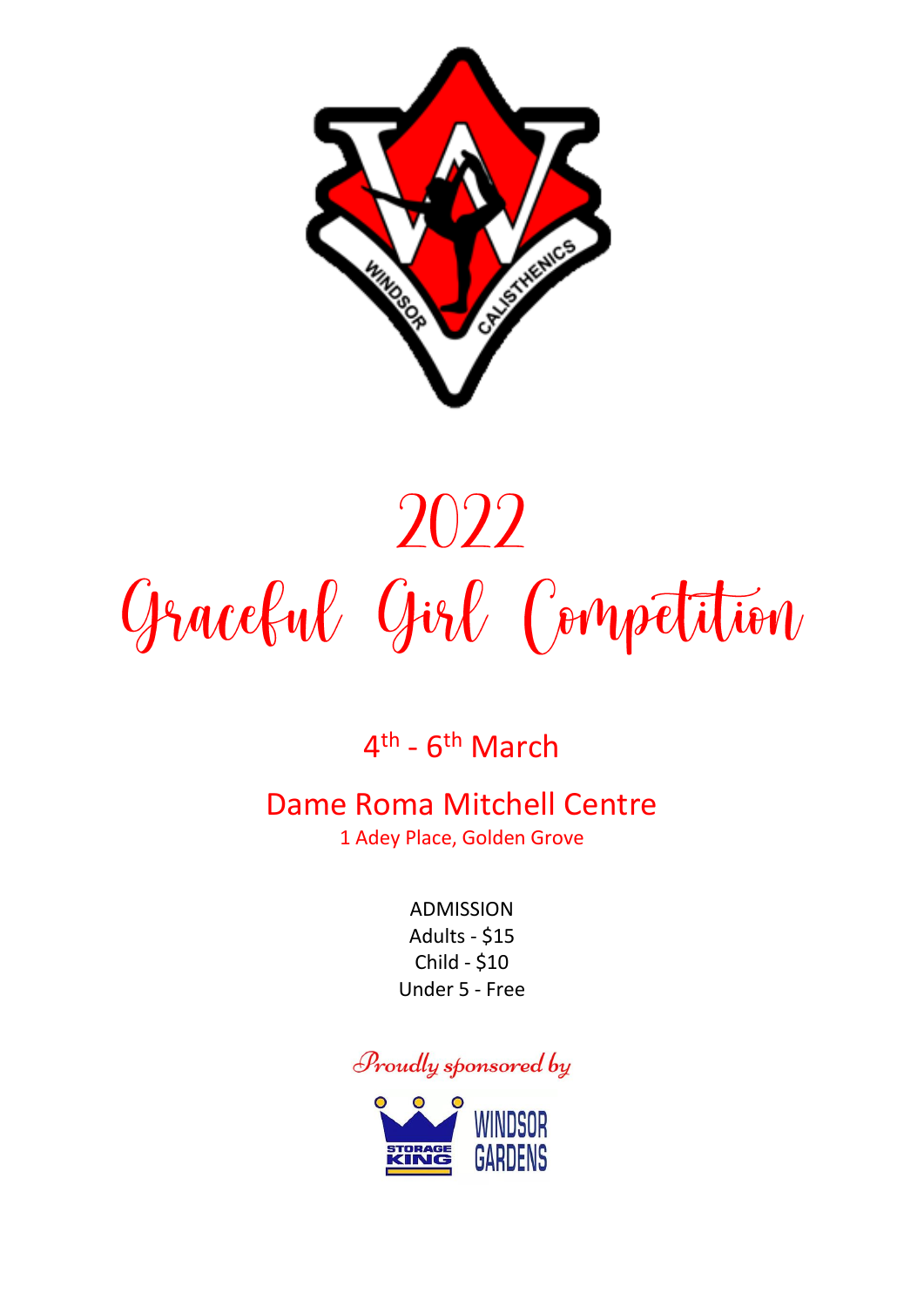## **FRIDAY 4TH MARCH 2022**

| Section 1 |                         | <b>Sub Junior Open</b>  |                      | 6:00 <sub>pm</sub> |
|-----------|-------------------------|-------------------------|----------------------|--------------------|
| 1.        | Zoe Dine                | Ridgehaven              | <b>Brittiny Emes</b> |                    |
| 2.        | Nevaeh Jeng             | Jem                     | Karen Costanzo       |                    |
| 3.        | Darcey Dillon           | Para Vista              | Donna Dillon         |                    |
| 4.        | Zara-Rose Nicholls      | AVV                     | Chloe Manov          |                    |
| 5.        | <b>Charlotte Martin</b> | Gawler                  | Melissa Evans        |                    |
| 6.        | Amelia Bain             | <b>Burnside Academy</b> | Rebecca Evans        |                    |
| 7.        | Cailin Langford         | Seaton                  | Kristyn Robson       |                    |

| 1 <sup>st</sup> | 2 <sup>nd</sup>            | 3 <sup>rd</sup>    | HM<br>HC                    |        |
|-----------------|----------------------------|--------------------|-----------------------------|--------|
|                 |                            |                    |                             |        |
| Section 2       |                            | <b>Junior Open</b> |                             | 6:30pm |
| 1.              | Georgie Alexopoulos        | Windsor            | Lisa Barnes-Daysh           |        |
| 2.              | Rutendo Makusha            | Seaton             | Ashleigh Russell            |        |
| 3.              | Ruby Arcadiou              | Brighton           | <b>Elyse Stewart</b>        |        |
| 4.              | Gemma Forel                | Marden             | <b>Tylah Platt</b>          |        |
| 5.              | Maddison Ziersch           | Plympton Halifax   | Hayley Edwards              |        |
| 6.              | <b>Maddy Marshall</b>      | <b>Marden</b>      | Kristin McFarlane           |        |
| 7.              | Kaylee-Jade Chau-Grossmann | Ridgehaven         | Brittiny Emes & Tracey Emes |        |
| 8.              | Kloe Quinn                 | <b>AVV</b>         | Karen Costanzo              |        |
| 9.              | Christina Papacharalambous | <b>Marden</b>      | Sophie Hamden               |        |
| 10.             | Rebecca Logan              | Ridgehaven         | Brooke Brown                |        |
| 11.             | Paige Zavaglia             | Seaton             | Kristyn Robson              |        |
| 12.             | Jovanka Davies             | Innovation         | <b>Bianca Eglington</b>     |        |
| 13.             | Mia Zavaglia               | Seaton             | Kristyn Robson              |        |
| 14.             | Lucy Lorenz                | Ridgehaven         | <b>Brittiny Emes</b>        |        |
|                 |                            |                    |                             |        |

|  | נו ונ |  |  | _____ |
|--|-------|--|--|-------|
|--|-------|--|--|-------|

| Section 3       |                  | <b>Intermediate Open</b> |                           | 7:30 <sub>pm</sub> |
|-----------------|------------------|--------------------------|---------------------------|--------------------|
| 1.              | Tremea Wood      | Ridgehaven               | <b>Brittiny Emes</b>      |                    |
| 2.              | Chloe Chandler   | <b>Burnside</b>          | <b>Rebecca Norsworthy</b> |                    |
| 3.              | Ava Arnold       | Marden                   | Kristin McFarlane         |                    |
| 4.              | Olivia Raestas   | Plympton Halifax         | Hayley Edwards            |                    |
| 1 <sup>st</sup> | 2 <sup>nd</sup>  | 3 <sup>rd</sup>          | HМ                        |                    |
| Section 4       |                  | <b>Senior Open</b>       |                           | 7:30 <sub>pm</sub> |
| 1.              | Harleigh Stanton | Marden                   | Melissa Lydyard           |                    |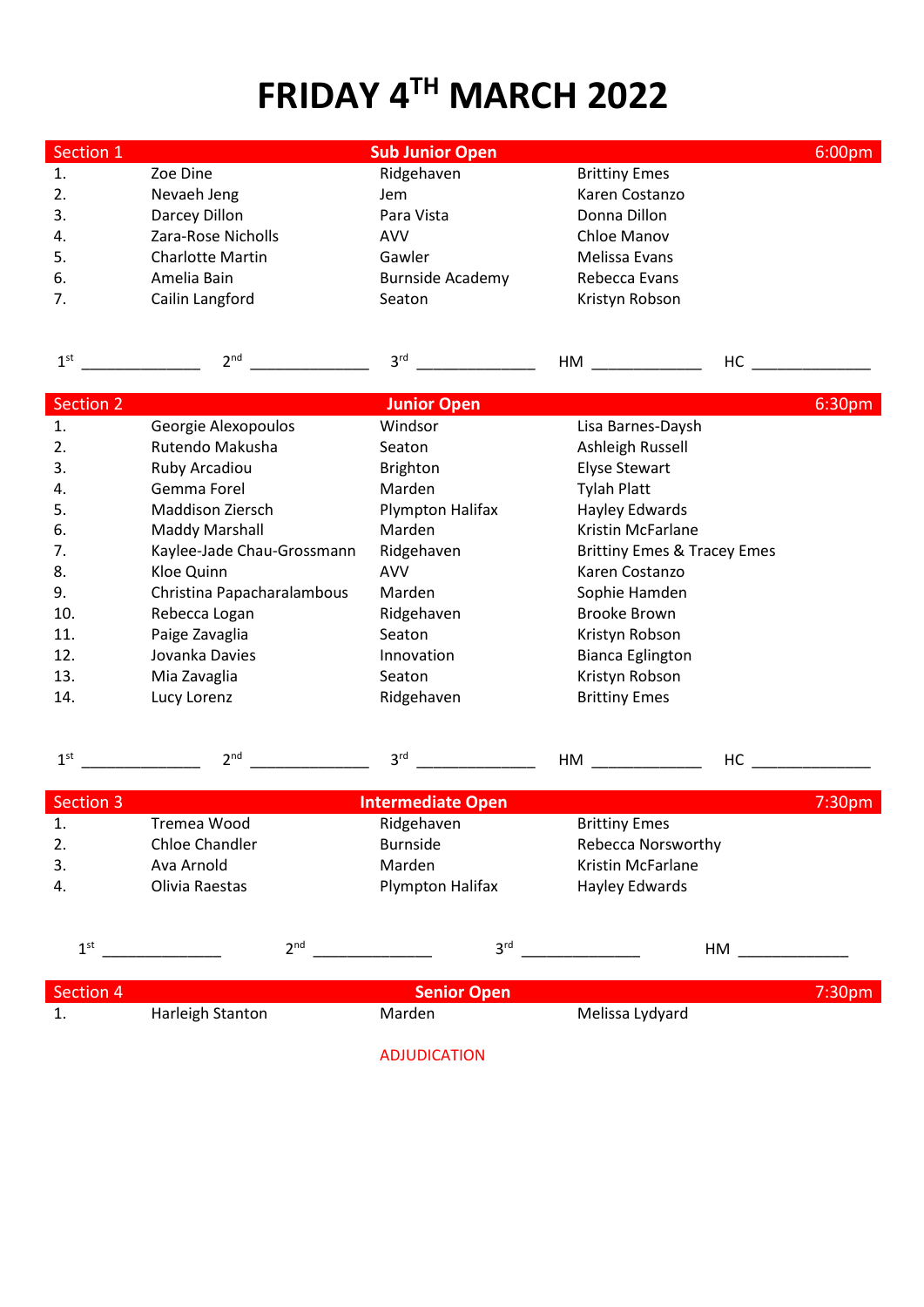| Section 5       |                  | <b>Intermediates 16/17 Years</b> |                       | 8:15pm             |
|-----------------|------------------|----------------------------------|-----------------------|--------------------|
| 1.              | Hanna Watkins    | Seaton                           | Sharyn Richter        |                    |
| 2.              | Olivia Reardon   | Seaton                           | Ashleigh Russell      |                    |
| 3.              | Jessica Brealey  | Seaton                           | Lauren Hicks          |                    |
| 4.              | Maddie Beck      | Plympton Halifax                 | Caitlin Carroll       |                    |
| 5.              | Isabella Brown   | Windsor                          | Chantelle Taylor      |                    |
| 6.              | Georgia Donhardt | Del Sante Gardens                | <b>Tracey Bettens</b> |                    |
| 7.              | Kiah Bernhardt   | Payton                           | Tara Ryan             |                    |
| 8.              | Mikayla Murray   | <b>AVV</b>                       | Melissa Maeder        |                    |
| 9.              | Mia Jones        | Windsor                          | Chantelle Taylor      |                    |
| 10.             | Brianna Johnson  | Golden Heights                   | Michaela Keast        |                    |
| 1 <sup>st</sup> | 2 <sup>nd</sup>  | 3 <sup>rd</sup>                  | HM                    | НC                 |
|                 |                  | <b>ADJUDICATION</b>              |                       |                    |
| Section 6       |                  | <b>Seniors - Heat 1</b>          |                       | 9:10 <sub>pm</sub> |

| 1.              | Lauren McKiggan    | Gawler            | Kristen Hilton           |  |
|-----------------|--------------------|-------------------|--------------------------|--|
| 2.              | Melinda McKay      | Seaford           | Natasha Page             |  |
| 3.              | Ellie Wood         | Para Vista        | Ashleigh Moore           |  |
| 4.              | Mia Luciani        | Del Sante Gardens | <b>Tracey Bettens</b>    |  |
| 5.              | Ashleigh Moore     | Ridgehaven        | Terryn Westo             |  |
| 6.              | Laura Smith        | <b>Brighton</b>   | <b>Tracey Bettens</b>    |  |
| 7.              | Jocelyn Coles      | Del Sante Gardens | <b>Tracey Bettens</b>    |  |
| 8.              | <b>Megan Letts</b> | Marden            | Kristin McFarlane        |  |
| 9.              | Tayla Simons       | Gawler            | Sarah Fortune            |  |
| 10.             | Sarah Smyth        | Highbury          | Sharyn Richter           |  |
| 11.             | Mia Bowler         | <b>AVV</b>        | Kieanna Jade Brummelhuis |  |
|                 |                    |                   |                          |  |
| 1 <sup>st</sup> | 2 <sup>nd</sup>    | 3 <sup>rd</sup>   | HC<br>HM                 |  |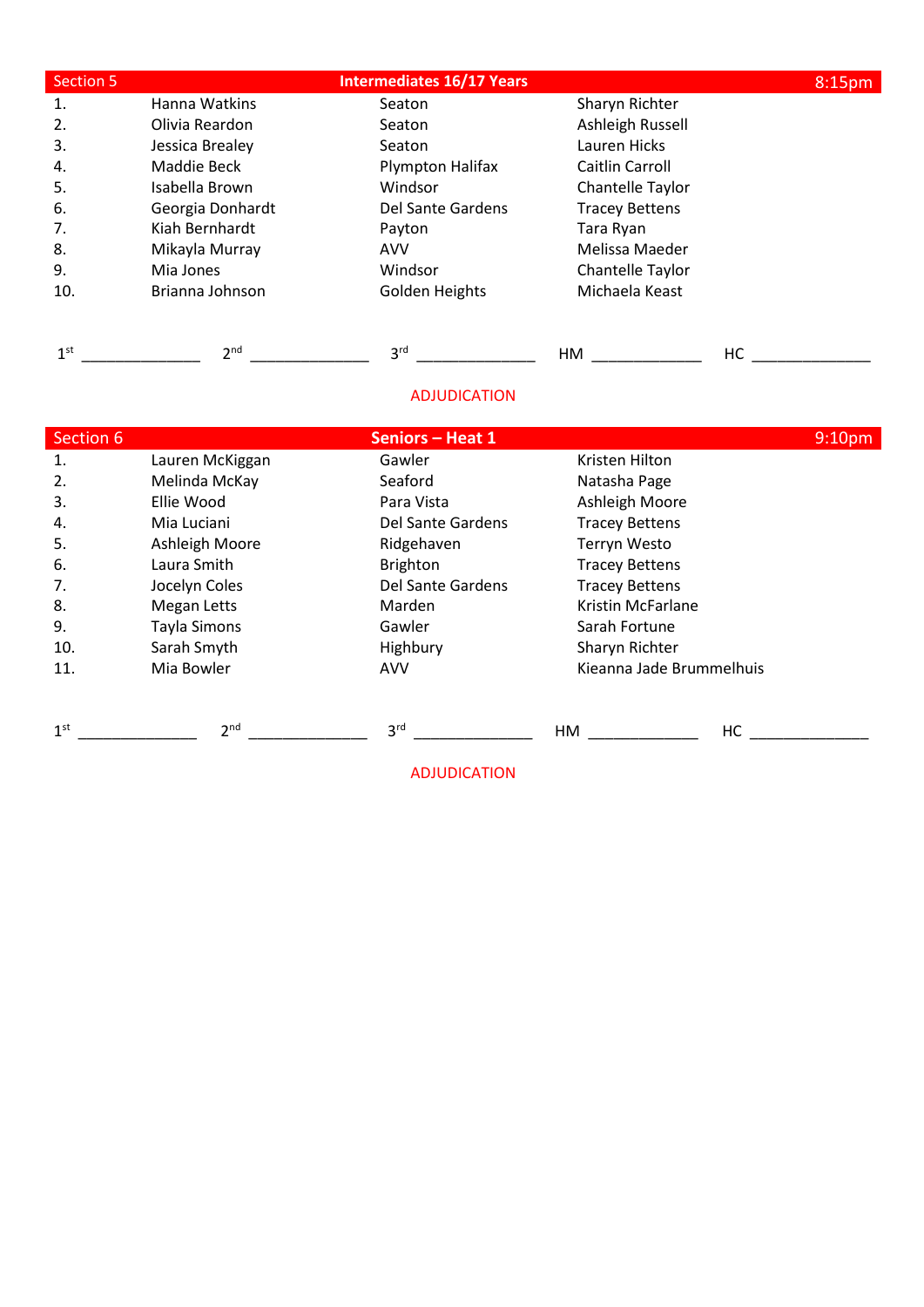### **SATURDAY 5TH MARCH 2022**

| Section 7        |                   | Junior 11 Years - Heat 1 |                           | 9:00am |
|------------------|-------------------|--------------------------|---------------------------|--------|
| 1.               | Alyssa Lau        | Reynella Braeview        | <b>Bianca Edwards</b>     |        |
| 2.               | Hope Eddleston    | Golden Heights           | Michaela Keast            |        |
| 3.               | Emma Liu          | <b>Del Sante Gardens</b> | <b>Bethney Schenscher</b> |        |
| 4.               | <b>Ruby Georg</b> | Golden Heights           | Michaela Keast            |        |
| 5.               | Estelle O'Leary   | Reynella Braeview        | <b>Emily Rolls</b>        |        |
| 6.               | Charlotte Ballard | Windsor                  | Tegan Trenaman            |        |
| 7.               | Jasmin McFarlane  | Marden                   | Sophie Hamden             |        |
| 8.               | Payton Hopgood    | Ridgehaven               | Bianka Laubsch            |        |
| 1 <sup>st</sup>  | 2 <sup>nd</sup>   | 3 <sup>rd</sup>          |                           | HC     |
| <b>Section 8</b> |                   | Junior 11 Years - Heat 2 |                           | 9:45am |
| 1.               | Rubi Engels       | Windsor                  | Chantelle Taylor          |        |
| 2.               | Isla Thomas       | Innovation               | Lisa Horwood              |        |
| 3.               | Alicia Wardle     | Para Vista               | <b>Tegan Trenaman</b>     |        |
| 4.               | April Lorraine    | Ridgehaven               | Janelle Logan             |        |
| 5.               | Aaliyah Bradbrook | Marden                   | Harleigh Stanton          |        |
| 6.               | Olivia Johannsen  | <b>Burnside</b>          | Mel Evans                 |        |
| 7.               | Sophie Messner    | Highbury                 | Amy Langsford             |        |
| 8.               | Victoria Tran     | Payton                   | <b>Tara Thornhill</b>     |        |
| 9.               | Greta Spry        | Murray Bridge            | Cheyanne Richter          |        |
|                  |                   |                          |                           |        |

| ,,,, |  | $\sim$ |
|------|--|--------|
|      |  |        |

| <b>Section 9</b> |                      | Junior 12/13 Years - Heat 1 |                                      | 10:45am |
|------------------|----------------------|-----------------------------|--------------------------------------|---------|
| 1.               | Chloe Dillon         | Para Vista                  | Donna Dillon                         |         |
| 2.               | Amber Baker          | Seaton                      | Claire Guglielmi                     |         |
| 3.               | Lilah Harrison       | Plympton Halifax            | Casey                                |         |
| 4.               | Talia Mitchell       | Golden Heights              | Nicole Clarke                        |         |
| 5.               | Kayla Georg          | <b>Golden Heights</b>       | Michelle Nailer                      |         |
| 6.               | Maeve Mcavaney       | Plympton Halifax            | Hayley Edwards                       |         |
| 7.               | Chloe Worthley       | Plympton Halifax            | Casey Allison                        |         |
| 8.               | Kitty Marich         | Whydale                     | Alicia Waugh & Cassandra Mills       |         |
| 9.               | Brianna Gordon       | Ridgehaven                  | <b>Kristen Davies</b>                |         |
| 10.              | Serena Robinson      | Ridgehaven                  | Kylie Mazey                          |         |
| 11.              | <b>Tiyah Doherty</b> | Marden                      | Harleigh Stanton                     |         |
| 12.              | Sophie Skeen         | Gawler                      | Belinda Leitch-bock & Sally Ruediger |         |
| 13.              | Zenia Roediger       | Windsor                     | Amy Fackrell                         |         |
|                  |                      |                             |                                      |         |
| 1 <sup>st</sup>  | 2 <sub>nd</sub>      | 3 <sup>rd</sup>             | НC<br>НM                             |         |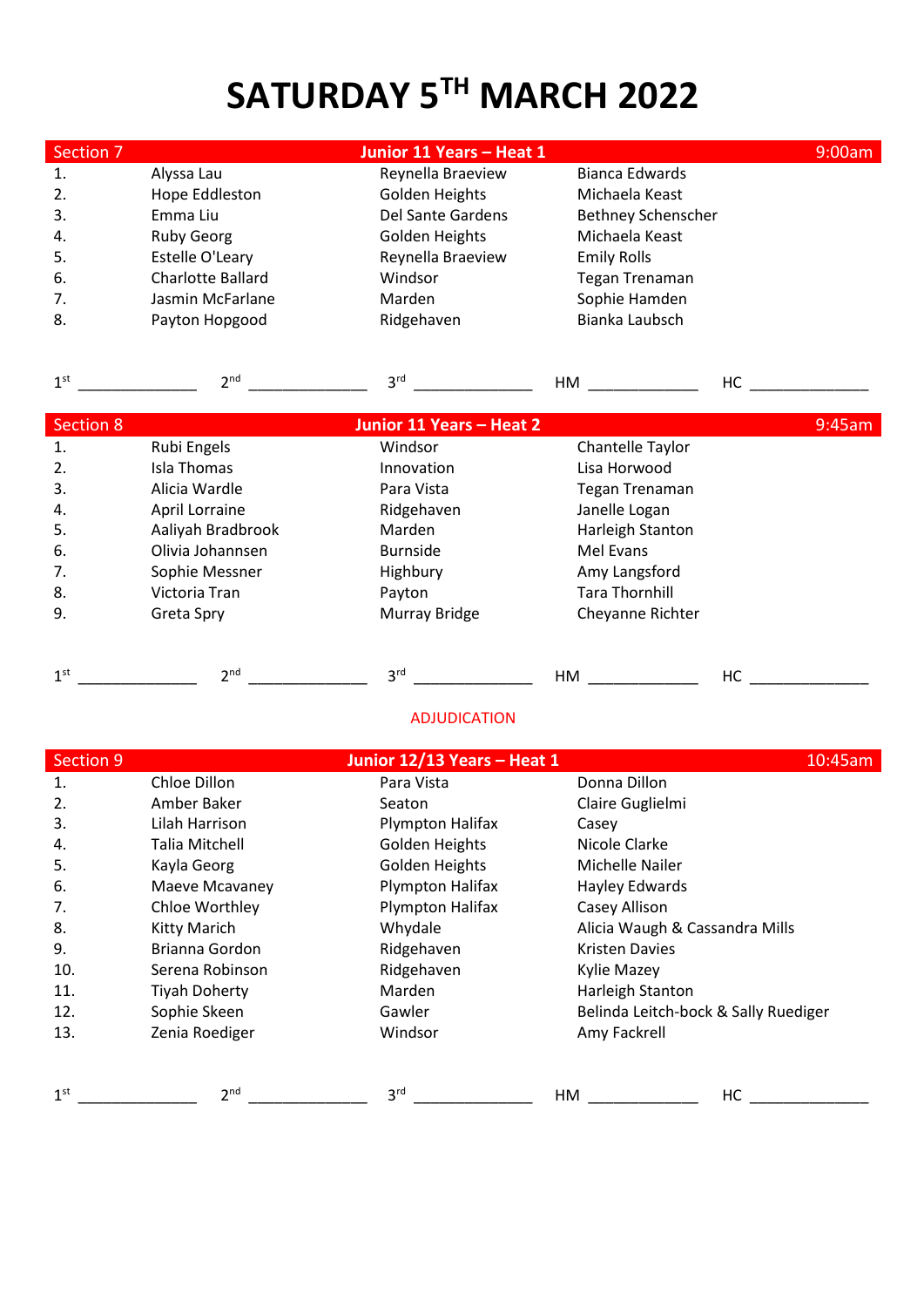| Section 10 |                         | Junior 12/13 Years - Heat 2 |                       | 11:50am |
|------------|-------------------------|-----------------------------|-----------------------|---------|
| 1.         | Miley Pedler            | Whydale                     | Alyce Wood            |         |
| 2.         | Isabella Graham         | Ridgehaven                  | <b>Brittiny Emes</b>  |         |
| 3.         | Matilda Shannon         | Plympton Halifax            | Meg Allison           |         |
| 4.         | Dakota Gough            | <b>Burnside</b>             | Melissa Evans         |         |
| 5.         | Cheyenne Miller         | <b>AVV</b>                  | <b>Kristen Davies</b> |         |
| 6.         | Emilia Papacharalambous | Marden                      | Harleigh Stanton      |         |
| 7.         | Ella Liney              | Whydale                     | Alicia Waugh          |         |
| 8.         | <b>Emily Messner</b>    | Highbury                    | Amy Langsford         |         |
| 9.         | Chloe Green             | <b>Burnside</b>             | Mel Evans             |         |
| 10.        | <b>Bridey Ramm</b>      | Marden                      | Harleigh Stanton      |         |
| 11.        | <b>Kamryn Siemering</b> | Windsor                     | Chantelle Taylor      |         |
| 12.        | Caitlyn Vogt            | Marden                      | Kylie Kurylowicz      |         |
| 13.        | Larah Mckay             | Ridgehaven                  | Bieanka Laubsch       |         |
|            |                         |                             |                       |         |

1 st \_\_\_\_\_\_\_\_\_\_\_\_\_\_ 2 nd \_\_\_\_\_\_\_\_\_\_\_\_\_\_ 3 rd \_\_\_\_\_\_\_\_\_\_\_\_\_\_ HM \_\_\_\_\_\_\_\_\_\_\_\_\_ HC \_\_\_\_\_\_\_\_\_\_\_\_\_\_

#### LUNCH BREAK

| Section 11     |                                | Tinies Non-Competitive - Heat 1 |                               | 1:45 <sub>pm</sub> |
|----------------|--------------------------------|---------------------------------|-------------------------------|--------------------|
| 1.             | <b>Harper Drowley</b>          | Gleneliz                        | Deanya & Solandra McCulloch   |                    |
| 2.             | Kaylee Cullen                  | Golden Heights                  | Jasmine Taylor                |                    |
| 3.             | <b>Blair McIntosh-Gobbie</b>   | Marden                          | <b>Tylah Platt</b>            |                    |
| 4.             | Chelsea Lau                    | Reynella Braeview               | Jessica McKinlay              |                    |
| 5.             | Lyla Douglas                   | Golden Heights                  | Jasmine Taylor                |                    |
| 6.             | Olivia Miller                  | Para Vista                      | Ashleigh Moore and Ellie Wood |                    |
| 7.             | Harper Coppinger-Arnold        | Golden Heights                  | Jasmine Taylor                |                    |
| 8.             | Ava Rundle                     | Golden Heights                  | Jasmine Taylor                |                    |
| 9.             | Eva Cocca                      | AVV                             | <b>Kristen Davies</b>         |                    |
| 10.            | Piper Lorraine                 | Ridgehaven                      | Janelle Logan                 |                    |
|                |                                |                                 |                               |                    |
| Section 12     |                                | Tinies Competitive - 6 Years    |                               | 2:15 <sub>pm</sub> |
| $\mathbf{1}$ . | Ella Rose Smith                | Del Sante Gardens               | <b>Kristen Davies</b>         |                    |
| 2.             | <b>Charlotte Rose Fowlston</b> | Marden                          | Sophie Hamden                 |                    |

3. Anna Zhang Marden Marden Harleigh Stanton<br>4. Eva Parkinson Brighton Harleigh Stanton 4. Eva Parkinson

1 st \_\_\_\_\_\_\_\_\_\_\_\_\_\_ 2 nd \_\_\_\_\_\_\_\_\_\_\_\_\_\_ 3 rd \_\_\_\_\_\_\_\_\_\_\_\_\_\_ HM \_\_\_\_\_\_\_\_\_\_\_\_\_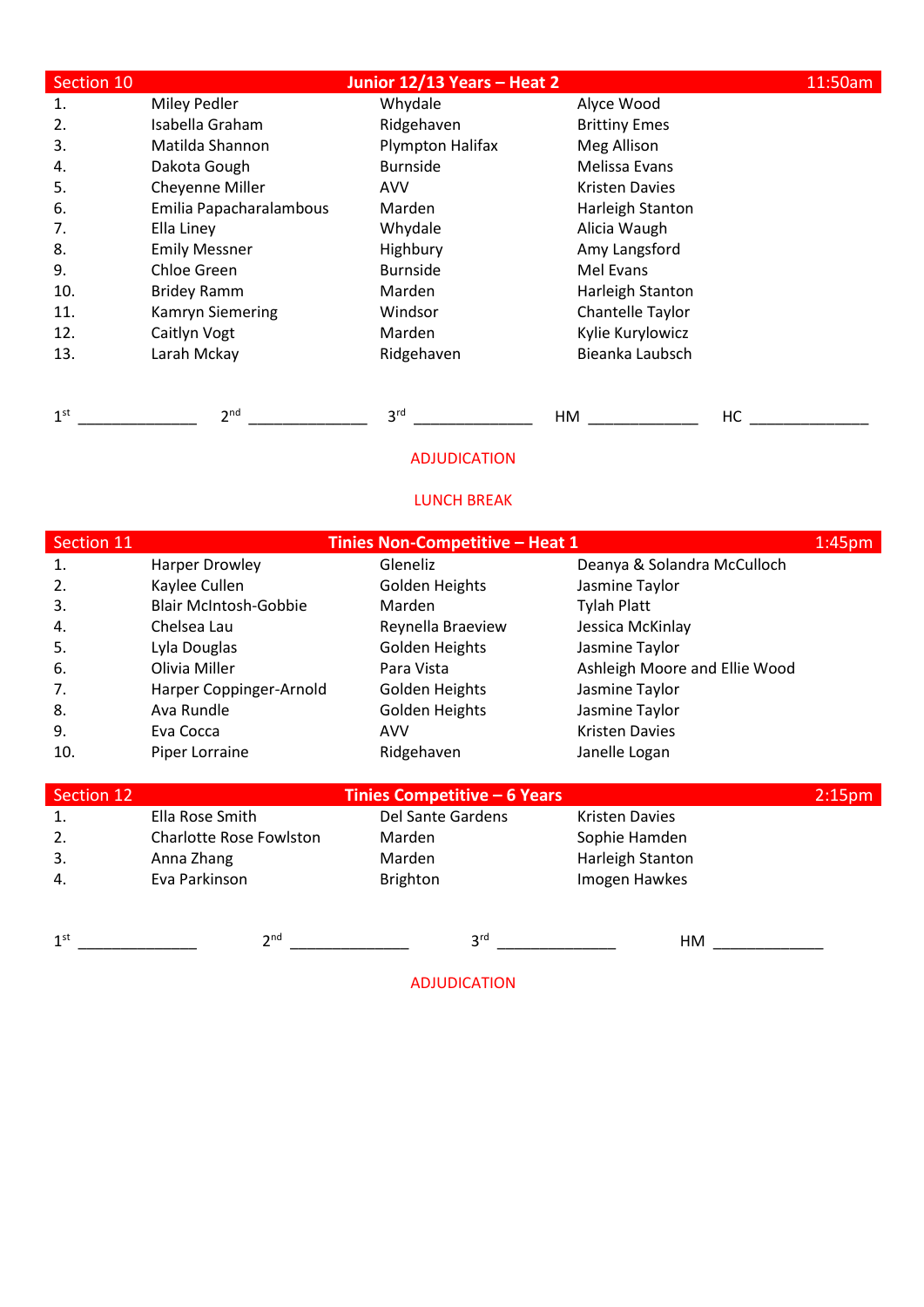| Section 13      |                      | <b>Tinies Competitive - 7 Years</b> |                       | 2:40 <sub>pm</sub> |
|-----------------|----------------------|-------------------------------------|-----------------------|--------------------|
| 1.              | <b>Felicity Hall</b> | Seaton                              | Lauren Hicks          |                    |
| 2.              | Emelia Petronzio     | Marden                              | <b>Tylah Platt</b>    |                    |
| 3.              | Summer Ferguson      | Seacliff                            | Alicia Symonds        |                    |
| 4.              | Kara Birch           | Seaton                              | Lauren Hicks          |                    |
| 5.              | Lottie Miller        | <b>AVV</b>                          | <b>Kristen Davies</b> |                    |
| 6.              | Poppy Grocke         | Ridgehaven                          | Janelle logan         |                    |
| 7.              | Larissa Michelsson   | Windsor                             | Chantelle Taylor      |                    |
| 8.              | Mia Newton           | Highbury                            | Amy Langsford         |                    |
| 9.              | Evelyn Hinz          | Reynella Braeview                   | Robyn Middleton       |                    |
| 10.             | Ivy McMahon          | Ridgehaven                          | <b>Brooke Brown</b>   |                    |
| 1 <sup>st</sup> | 2 <sup>nd</sup>      | 3 <sup>rd</sup>                     | HM                    | HC                 |

| Section 14 | Sub Junior 8 Years - Heat 1 |                   |                           | 3:30 <sub>pm</sub> |
|------------|-----------------------------|-------------------|---------------------------|--------------------|
| 1.         | Riley McIntosh-Gobbie       | Marden            | <b>Tylah Platt</b>        |                    |
| 2.         | Emma Richardson             | Golden Heights    | Nicole Clarke             |                    |
| 3.         | Indiana Freisler            | Marden            | Tylah Platt               |                    |
| 4.         | Vivienne Hinz               | Reynella Braeview | Robyn Middleton           |                    |
| 5.         | Sofia Cifuentes             | Marden            | Angella Fraser            |                    |
| 6.         | Madeline Dyer               | Gawler            | Belinda Jane Leitch-Bock  |                    |
| 7.         | Clara Liu                   | Del Sante Gardens | <b>Bethney Schenscher</b> |                    |
| 8.         | Zaliah Grieger              | Marden            | <b>Tylah Platt</b>        |                    |
| 9.         | Hanna Knights               | Seaton            | Lauren Hicks              |                    |

| nn, | $ -$ |  |
|-----|------|--|
|     |      |  |

| Section 15      |                     | Sub Junior 8 Years - Heat 2 |                                | 4:10 <sub>pm</sub> |
|-----------------|---------------------|-----------------------------|--------------------------------|--------------------|
| 1.              | <b>Emily Nelson</b> | Marden                      | Anna Clarke                    |                    |
| 2.              | Ariana Trimboli     | Gleneliz                    | Anna Clarke                    |                    |
| 3.              | Liv Chao            | Marden                      | Harleigh Santon                |                    |
| 4.              | Alexis Hazelhurst   | Gleneliz                    | <b>Tabby Hulls</b>             |                    |
| 5.              | Zoe Alsford         | Gawler                      | Belinda Leitch-Bock            |                    |
| 6.              | Georgia Hewett      | Whydale                     | Alicia Waugh & Cassandra Mills |                    |
| 7.              | Ariya Doherty       | Marden                      | Harleigh Stanton               |                    |
| 8.              | Kaylee Fitzgerald   | Gleneliz                    | <b>Tabby Hull</b>              |                    |
| 9.              | Astrid Greenham     | <b>Brighton</b>             | Amy Fackrell                   |                    |
| 10.             | Harper North        | <b>Brighton</b>             | Gracie Lovelock                |                    |
|                 |                     |                             |                                |                    |
| 1 <sup>st</sup> | 2 <sup>nd</sup>     | 3 <sup>rd</sup>             | HC<br>HM                       |                    |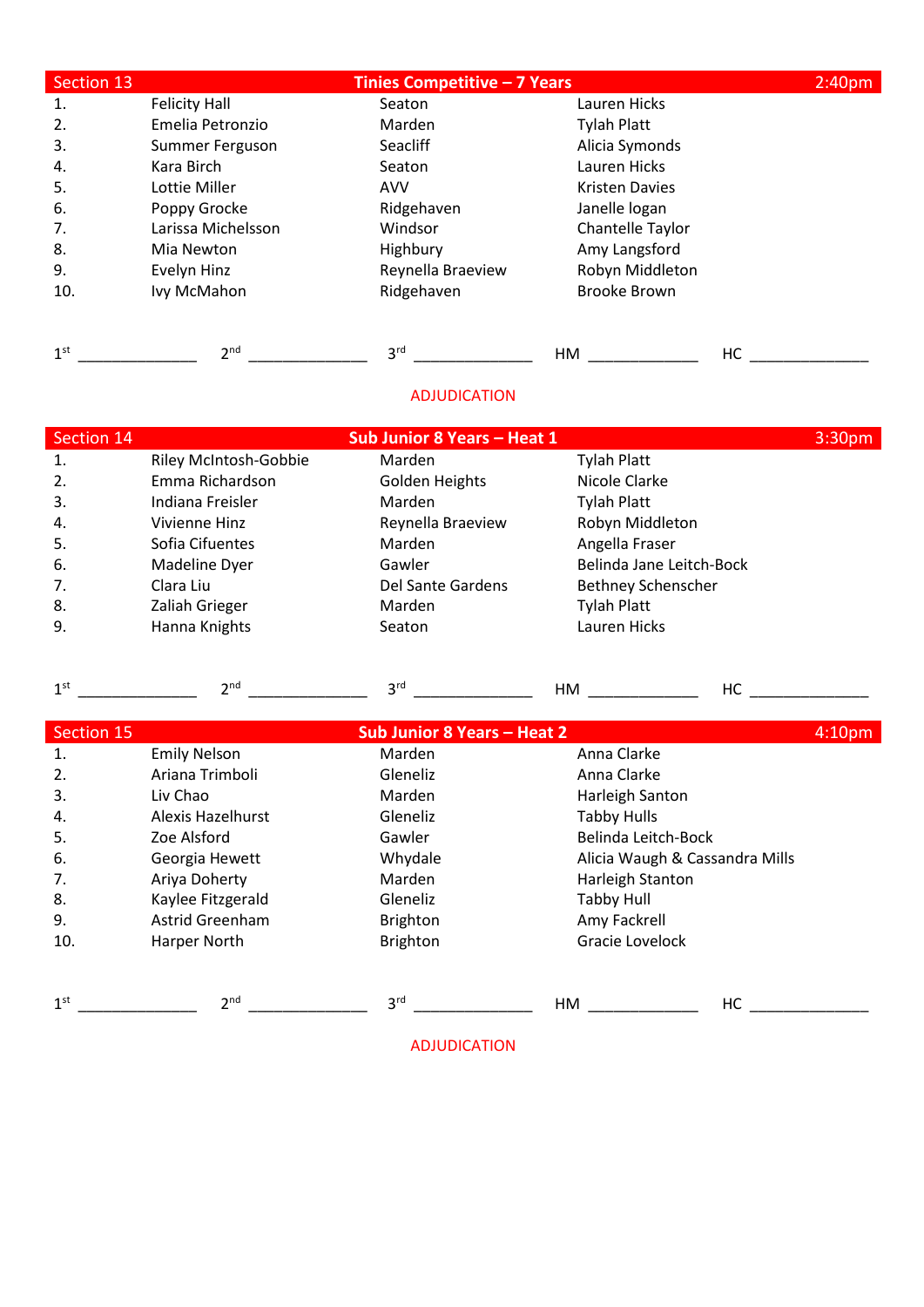| Section 16      |                       | <b>Sub Junior 9 Years</b> |                                | 5:10pm |
|-----------------|-----------------------|---------------------------|--------------------------------|--------|
| 1.              | <b>Brea Williams</b>  | Golden Heights            | Nicole Clarke                  |        |
| 2.              | <b>Summer Murphy</b>  | <b>Brighton</b>           | Georgia Dinnison               |        |
| 3.              | Charlee Kucharski     | Windsor                   | Chantelle Taylor               |        |
| 4.              | <b>Audrey Sellick</b> | <b>Brighton</b>           | Georgia Dinnison               |        |
| 5.              | Mikayla Blakemore     | Para Vista                | Donna Dillon                   |        |
| 6.              | Acacia Baggendorf     | Gleneliz                  | <b>Tabitha Hulls</b>           |        |
| 7.              | Charlize Bradbrook    | Marden                    | Harleigh Stanton               |        |
| 8.              | <b>Addison Deeley</b> | Para Vista                | Donna Dillon                   |        |
| 9.              | Shaynnah Hardy-Wilkes | Para Vista                | <b>Tegan Trenaman</b>          |        |
| 10.             | <b>Taylor Hewett</b>  | Whydale                   | Alicia Waugh & Cassandra Mills |        |
| 11.             | Ella Tran             | Payton                    | <b>Tara Thornhill</b>          |        |
| 12.             | Layla Birmingham      | <b>AVV</b>                | <b>Kristen Davies</b>          |        |
| 13.             | <b>Winnie Spry</b>    | Murray Bridge             | Cheyanne Richter               |        |
| 1 <sup>st</sup> | 2 <sub>nd</sub>       | 3 <sup>rd</sup>           | HM<br>HС                       |        |

#### DINNER BREAK

| Section 17 | Intermediate 14/15 Years - Heat 1 |                   |                       | 7:15 <sub>pm</sub> |
|------------|-----------------------------------|-------------------|-----------------------|--------------------|
| 1.         | Catherine Old                     | Para Vista        | Jazmyn Baldock        |                    |
| 2.         | <b>Emily Devenport</b>            | Del Sante Gardens | Sarah Stephenson      |                    |
| 3.         | Charlotte French                  | Gawler            | Sally Oman            |                    |
| 4.         | Sienna Wood                       | Para Vista        | Ashleigh Moore        |                    |
| 5.         | Anna Plunkett                     | Golden Heights    | Michaela Keast        |                    |
| 6.         | Inka Kanikula                     | Ridgehaven        | <b>Brittiny Emes</b>  |                    |
| 7.         | Aimee Vozlic                      | Para Vista        | Ashleigh Moore        |                    |
| 8.         | Annaliese Jewell                  | Ridgehaven        | Carmen Buccini        |                    |
| 9.         | <b>Chloe Mittler</b>              | Para Vista        | Ashleigh Moore        |                    |
| 10.        | Mabel Combe                       | Brighton          | Taryn Oak             |                    |
| 11.        | Milah Bradbrook                   | Golden Heights    | Ashleigh Hocking      |                    |
| 12.        | Ashlee Strachan                   | Payton            | <b>Tara Thornhill</b> |                    |
| 13.        | Monique Taylor                    | Windsor           | Chrissi Alexopoulos   |                    |

| 1 <sup>st</sup> | 2 <sup>nd</sup>     | 3 <sup>rd</sup>                   | HM                                  | HС     |
|-----------------|---------------------|-----------------------------------|-------------------------------------|--------|
| Section 18      |                     | Intermediate 14/15 Years - Heat 2 |                                     | 8:20pm |
| 1.              | Charlotte Rudd      | Seaton                            | Jemma Dougan                        |        |
| 2.              | Lydia Milligan      | Elizabeth East Side               | Imogen Gow                          |        |
| 3.              | Aaliyah Ainsworth   | Gawler                            | Deannah Ruediger                    |        |
| 4.              | Shayla Roach        | Golden Heights                    | Michaela Keast                      |        |
| 5.              | Eleanor Sutton      | Ridgehaven                        | Brooke Brown                        |        |
| 6.              | Ruby Campbell       | <b>AVV</b>                        | Juliette Barry                      |        |
| 7.              | Mia Fitzell         | Ridgehaven                        | <b>Brittiny Emes</b>                |        |
| 8.              | Sophia Flourentzou  | <b>Brighton</b>                   | Tayla Robinson & Ruby Golly Bogarts |        |
| 9.              | Imogen Kennaway     | Golden Heights                    | Michaela Keast                      |        |
| 10.             | Lydia Newbury       | <b>Burnside</b>                   | Mel Evans                           |        |
| 11.             | Lily Jones          | Plympton Halifax                  | Hayley Edwards                      |        |
| 12.             | Stephanie Brumfield | Acacia                            | <b>Cheree Brumfield</b>             |        |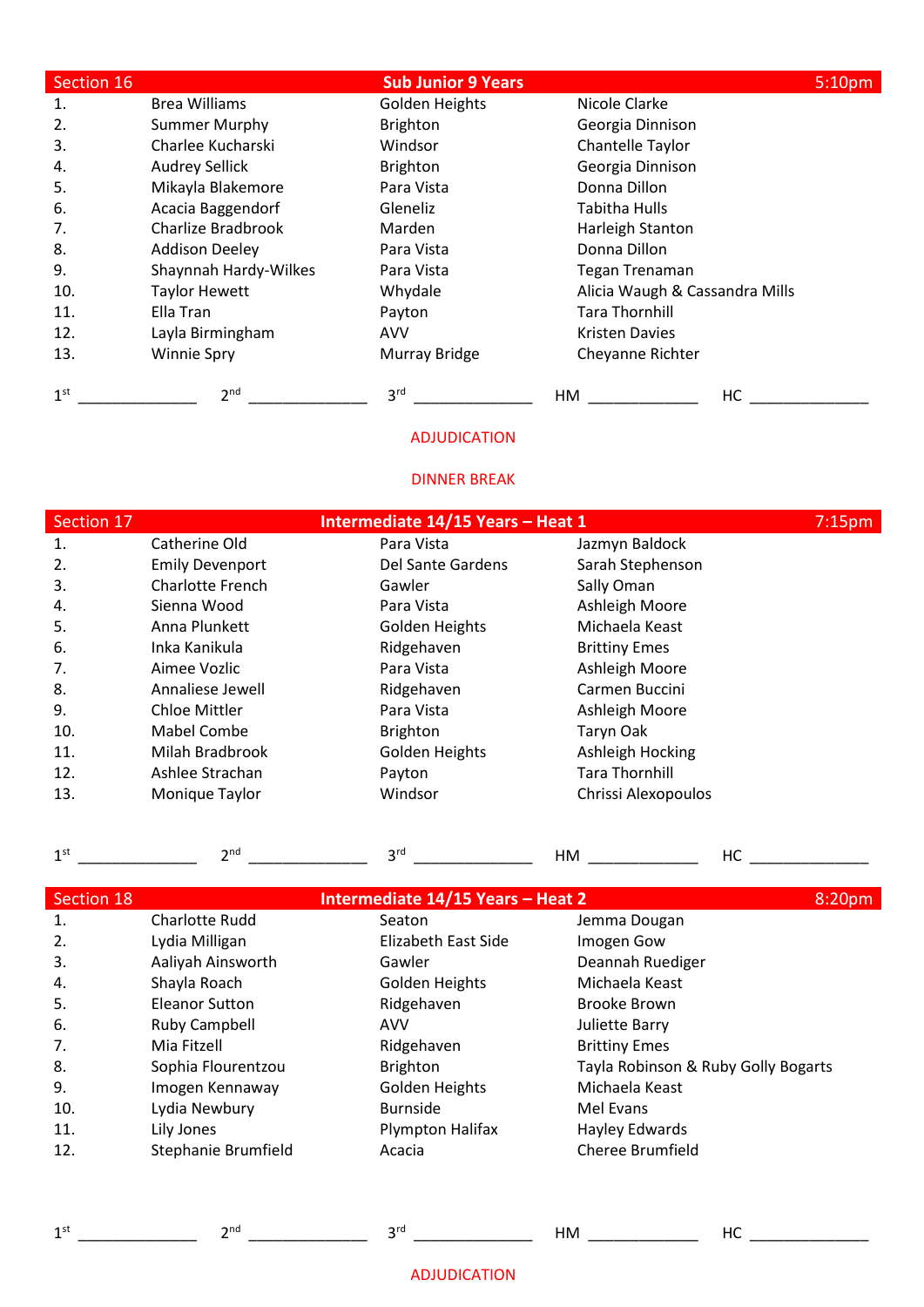# **SUNDAY 6 TH MARCH 2022**

| Section 19        |                           | Sub Junior 10 Years - Heat 1        |                                                                                                                                                                                                                                      | 10:00am |
|-------------------|---------------------------|-------------------------------------|--------------------------------------------------------------------------------------------------------------------------------------------------------------------------------------------------------------------------------------|---------|
| 1.                | Chloe Kaine-Barry         | Windsor                             | Chantelle Taylor                                                                                                                                                                                                                     |         |
| 2.                | Nivee Levett              | Gleneliz                            | Deanya & Solandra McCulloch                                                                                                                                                                                                          |         |
| 3.                | Andreana Papacharalambous | Marden                              | Sophie Hamden                                                                                                                                                                                                                        |         |
| 4.                | Amelia Wakefield          | Gawler                              | Deanya & Solandra McCulloch                                                                                                                                                                                                          |         |
| 5.                | Scarlett Clayton          | Golden Heights                      | Jasmine Taylor                                                                                                                                                                                                                       |         |
| 6.                | <b>Maddison Worthley</b>  | Plympton Halifax                    | Hayley Edwards                                                                                                                                                                                                                       |         |
| 7.                | Emma O'Leary              | Innovation                          | <b>Kristen Davies</b>                                                                                                                                                                                                                |         |
| 8.                | <b>Ruby Butler</b>        | Reynella Braeview                   | Renee Smith                                                                                                                                                                                                                          |         |
|                   |                           |                                     |                                                                                                                                                                                                                                      |         |
| 1 <sup>st</sup>   | 2 <sup>nd</sup>           | 3 <sup>rd</sup>                     | HM and the state of the state of the state of the state of the state of the state of the state of the state of the state of the state of the state of the state of the state of the state of the state of the state of the sta<br>HC |         |
|                   |                           |                                     |                                                                                                                                                                                                                                      |         |
| <b>Section 20</b> |                           | <b>Sub Junior 10 Years - Heat 2</b> |                                                                                                                                                                                                                                      | 10:35am |
| 1.                | Sienna Newton             | Highbury                            | Amy Langsford                                                                                                                                                                                                                        |         |
| 2.                | Matilda Varelias          | Ridgehaven                          | <b>Terryn Westo</b>                                                                                                                                                                                                                  |         |
| 3.                | Liliana Touloumis         | Marden                              | Harleigh Stanton                                                                                                                                                                                                                     |         |
| 4.                | Eliza Cocca               | <b>AVV</b>                          | <b>Kristen Davies</b>                                                                                                                                                                                                                |         |
| 5.                | Mackenzie Ramm            | Marden                              | Kylie Kurylowicz                                                                                                                                                                                                                     |         |
| 6.                | Amy Zhang                 | Marden                              | Harleigh Stanton                                                                                                                                                                                                                     |         |
| 7.                | Jemma Strachan            | Payton                              | Kellie Ingrames                                                                                                                                                                                                                      |         |
| 8.                | Annabelle Skeen           | Gawler                              | Belinda Leitch-bock & Sally Ruediger                                                                                                                                                                                                 |         |
| 9.                | Lucy Hensley              | Windsor                             | Chantelle Taylor                                                                                                                                                                                                                     |         |
|                   |                           |                                     |                                                                                                                                                                                                                                      |         |
| 1 <sup>st</sup>   | 2 <sub>nd</sub>           | 3 <sup>rd</sup>                     | HM<br>HC                                                                                                                                                                                                                             |         |

#### ADJUDICATION

| Section 21 |                               | <b>Tinies Non-Competitive</b> |                       | 11:30am |
|------------|-------------------------------|-------------------------------|-----------------------|---------|
| 1.         | Sophie Debritt                | Murray Bridge                 | Cheyanne Ritcher      |         |
| 2.         | Darcie Deeley                 | Para Vista                    | Ashleigh Moore        |         |
| 3.         | <b>Marley Smith</b>           | Murray Bridge                 | Cheyanne Richter      |         |
| 4.         | Piper Strachan                | Payton                        | Kellie Ingrames       |         |
| 5.         | Zara Wilkinson                | Del Sante Gardens             | <b>Morgan Ness</b>    |         |
| 6.         | <b>Theodora Dimitropoulos</b> | Del Sante Gardens             | <b>Bree Leonello</b>  |         |
| 7.         | Harmony Wells                 | Murray Bridge                 | Cheyanne Richter      |         |
| 8.         | Zoe Birmingham                | <b>AVV</b>                    | <b>Kristen Davies</b> |         |